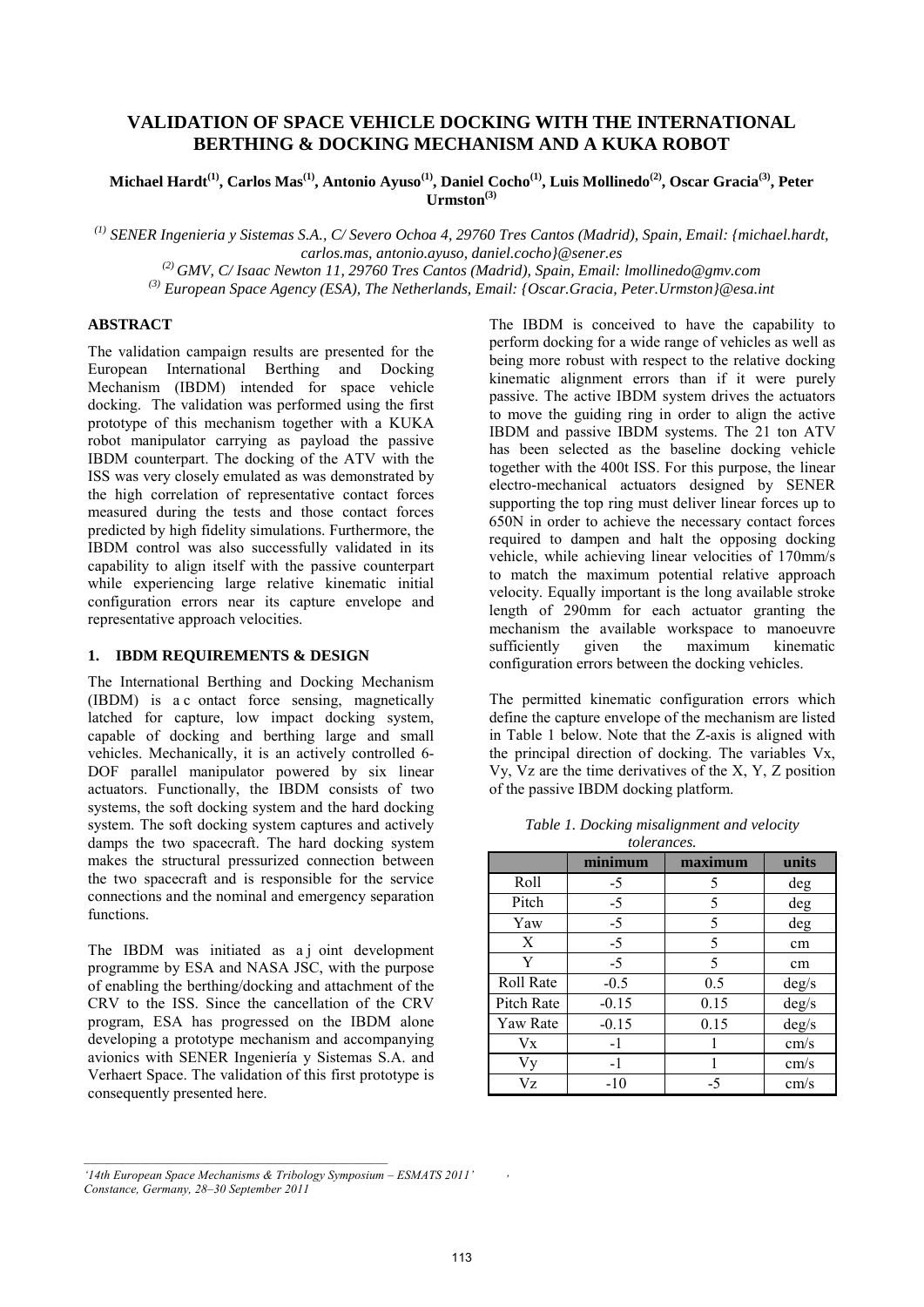The maximum kinematic configuration errors which define the capture envelope are those maximum relative configuration values of the passive vehicle when the Docking Interface Plane is crossed. The Docking Interface Plane, as later drawn in Figure 4 which describes the Validation Plan, is the plane parallel to the IBDM top-ring at a 0.2m distance in the direction away from the active IBDM  $(Z>0)$ , which is slightly farther than the tips of the IBDM petal structure.

The contact forces between docking vehicles are measured in the active IBDM by six load cells aligned at 45 degrees between a top and mid-ring as displayed in Figures 1 and 2. These are specified to measure in excess of 1000N linear force from which a 6 -DOF contact force vector may be determined. No other relative distance information is available to the active control mechanism from sensors or communication links. It must rely completely on the experienced contact forces and changes to its own configuration, i.e. the linear actuator lengths.



*Figure 1. Load cell (with overload protection) assembly.*

The standard docking procedure may be summarised as a succession of the following phases [1]:

**Friction Estimation:** A set of vertical movements are performed by the active IBDM platform in order to online estimate the friction levels in each actuator. A set of parameters are identified according to a f riction model individually for each actuator.

**Extraction:** Operations are performed by the GNC of the approaching vehicle (Chaser) to satisfy the kinematic docking alignment error conditions. Meanwhile, the active IBDM fully extends itself and waits at a predetermined position until contact occurs.

**Capture:** This phase begins with the first contact between vehicles. The guide petals align mechanically as the actuators align actively the opposing mechanisms. The actuators move the upper platform in order to establish a s table contact between the two platforms. Once the opposing rings are aligned and make contact, the electromagnets, whose capture range is very short, are energised.



*Figure 2. Drawing of IBDM mechanical design.*

**Damping:** The actuators act to reduce the relative velocity to zero between the two vehicles in a controlled manner within the constraints of their workspace.

**Retraction:** The IBDM is positioned so that its orientation and linear position are aligned vertically above the hard-docking latches. The platform is then slowly vertically retracted to the position where harddocking structural connection is performed.

**Structural connection:** A series of latches are engaged which establish a s tructural connection between the IBDM and the vehicle (hard-docking).



*Figure 3. Lightweight Vehicle Docking.*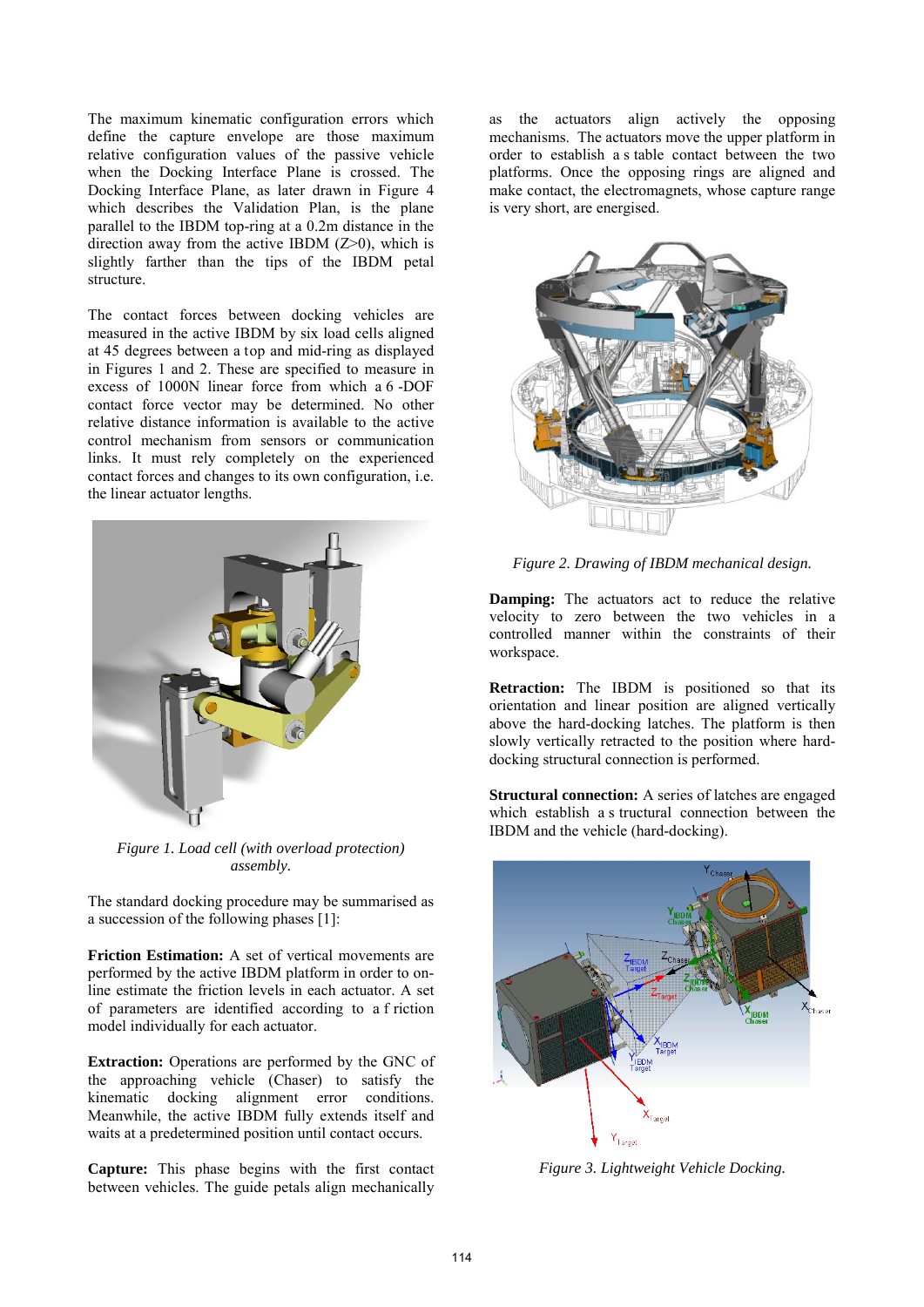### **2. IBDM VALIDATION PLANNING**

The first two phases of the docking procedure have a straightforward validation plan in as far as they only depend upon the IBDM and do not require special test facilities. The validation consists in reproducing the required movements of setpoint control and trajectory tracking associated with the on-line friction estimation and extraction operations. Both consist of performing primarily vertical motions of the 6-DOF platform and determining the final convergence error to the desired point or trajectory.

The remaining docking phases are much more difficult to validate as they require the docking vehicle or at least that part which may emulate the contact dynamics representative of the docking vehicle. In the case of the IBDM, the primary docking vehicle for which the mechanism has been designed for is the 21 ton ATV. This naturally presents serious difficulties for the validation in reproducing the contact loads that such a vehicle would produce.

The scheme that was elaborated which permitted the validation of at least the Capture phase among the remaining docking phases was the use of a KUKA robot to carry the passive IBDM androgynous component. The KUKA may be then programmed to perform a straight-line constant velocity trajectory. The complexity of the validation manoeuvre may be reduced by not requiring a force feedback to the KUKA or the implementation of a 6-DOF force sensor in the tool tip. Such a feedback or sensor plus additional complex relative dynamic calculations and a high force bandwidth force feedback control implementation would normally be necessary to reproduce exactly the relative dynamics in space. Nevertheless, the very massive 21 ton ATV docking vehicle configuration has as an advantage that its own dynamics is very little affected during the initial seconds of the capture phase. The typical forces employed by the active IBDM to align itself with the docking vehicle are small enough as to not influence sufficiently the docking vehicle's motion. It is during the successive damping phase that the entire actuator power is necessary to bring the docking vehicle to a halt, though with this proposed simple validation test procedure this validation manoeuvre is not possible.

The docking vehicle validation test plan is divided into three test categories.

1. **Robot** test platform characterisation **Trajectory tracking performance:** The KUKA manipulator endpoint should follow several constant velocity trajectories in several downward directions emulating a cap ture scenario, all within the capture envelope defined by the values given in Table 1. The robot's ability to track the required reference trajectories effectively is determined.

A total of five reference trajectories are selected with increasing difficulty with respect to increased kinematic configuration errors and approach velocity. All trajectories involve a non-frontal collision with a varying degree of petal-petal contact before the very rigid opposing rings contact each other. This is to avoid excessively large collision forces and not to overstress mechanical components during initial tests. A slower approach speed of 2cm/s outside the standard capture envelope is also selected for the first two trajectories in order to first permit the validation of the contact force levels predicted in simulation.

2. **Robot test platform characterisation - Trajectory tracking performance under force bias and disturbance:** Following the same trajectories as in test category 1, the KUKA's ability to track the required reference trajectories effectively under the presence of a co nstant resistive force plus disturbances shall be determined. These disturbance inputs serve to characterise the influence on the KUKA trajectory tracking performance due to the initial contact forces that shall be experienced upon contact with the IBDM.

The passive IBDM is attached to the manipulator endpoint. Several masses in the range of 5 to 20 kg are attached to the endpoint with a chain such that a constant downward force acts upon it. Additionally, the mass is perturbed midway through the trajectory in order to simulate a collision. The mass range is selected based upon the expected contact forces from simulation results when the passive IBDM collides with the active IBDM.

3. **Docking emulation:** Following the same trajectories as in test categories  $1 \& 2$ , the passive IBDM upheld by the manipulator endpoint should track these same reference trajectories which, however, now lead to a collision with the IBDM. The IBDM docking control performance in its capture phase shall be evaluated according it its ability to align itself with the passive counterpart.

It is assumed that the IBDM will occupy a s pace of approximately 0.7m height from the ground. In order to emulate a cap ture scenario, the manipulator endpoint should follow reference trajectories such that it reaches the maximum downward velocity and maintains it in the range from 0.9m down to 0.5m above the ground.

The passive IBDM is attached to the manipulator endpoint. The active IBDM is situated below the robot in such a manner that the passive IBDM makes contact with the active IBDM within its capture envelope. Initially, a *soft control* shall be used in the first trajectory before using a representative control law (the *soft control* will minimize contact forces between passive and active parts of the IBDM) [2].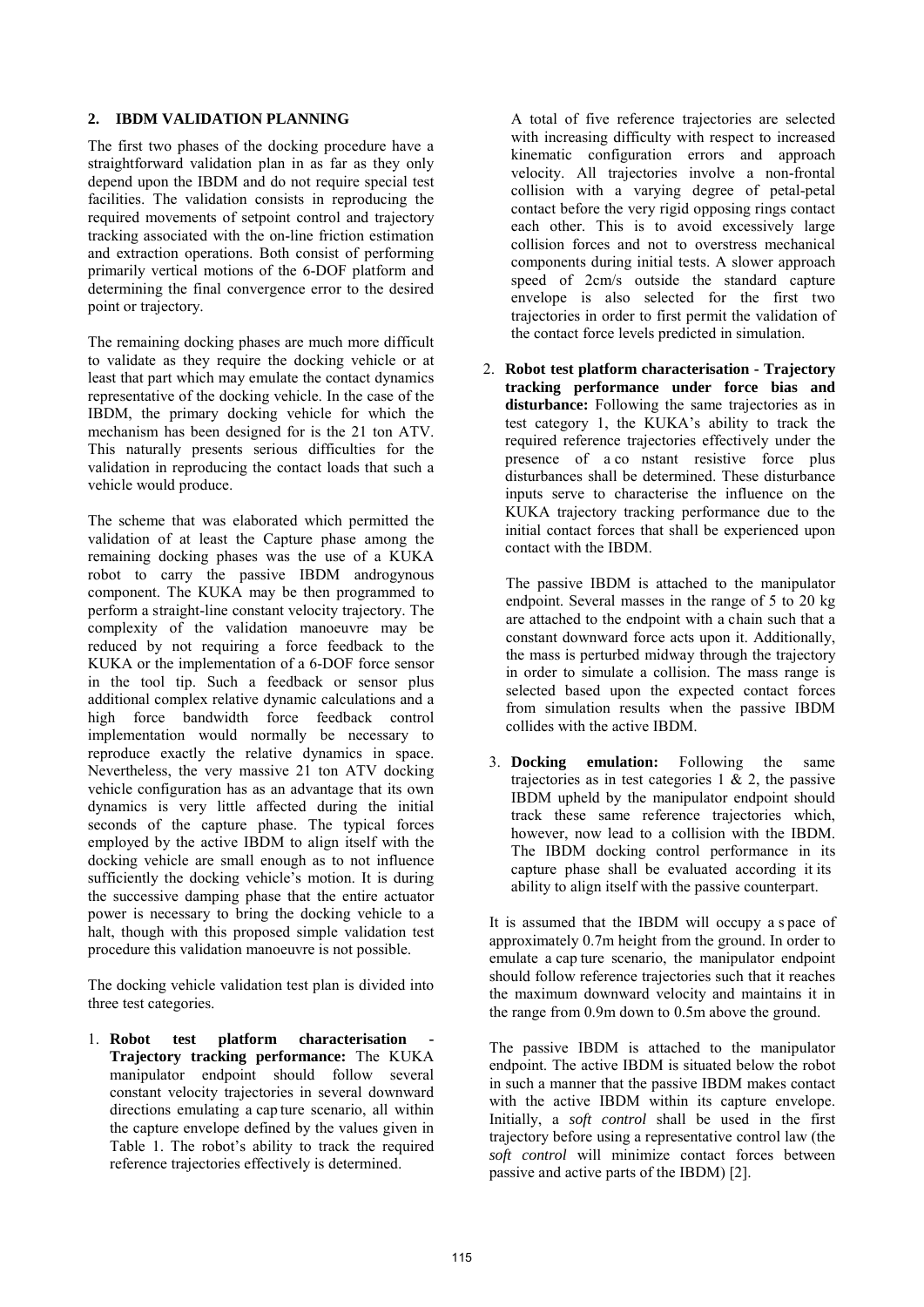The developed Avionics equipment monitoring and controlling the active IBDM may also be configured to introduce various safety measures to prevent excessive unexpected contact forces from damaging the mechanism using the actuator length inputs and load cell force measurements.

The specific safety measures that were implemented are:

- The active IBDM is turned off when the *Stop Motion Plane* of Figure 4 is reached resulting in an immediate downward motion of the active IBDM away from the passive counterpart mounted on the KUKA.
- Once a force threshold is surpassed in the load cell measurements, the active IBDM is turned off.
- The KUKA reference trajectories are programmed such that they penetrate a maximum of 10cm into the active IBDM workspace below the IBDM extraction setpoint. After the reference trajectory endpoints are reached, the KUKA arm immediately comes to a halt.
- Common grounding of both items (robot and IBDM) shall be checked in advance and reviewed before the test execution.



*Figure 4. KUKA and IBDM coordinate frames and motion planes schematic.*

In Figure 4, the Motion Begin Plane, Docking Interface Plane and Motion Stop Plane are illustrated. These planes indicate the trajectory begin, capture envelope definition and trajectory end respectively. Though the mechanical guide petals are not drawn in Figure 4 (visible in Figure 2), the Docking Interface Plane lies slightly above the upper extremity of the guide petals at 0.2m above the IBDM top-ring.

### **3. IBDM SOFTWARE PRE-VALIDATION**

This mechanism has been developed with a mechanical construction phase in parallel with the programming of a high fidelity simulation environment. This includes a

very complete IBDM and docking vehicles' dynamic model which served to corroborate and influence the mechanical design, depending upon the required performance and expected characteristics of space docking predicted by the simulator [3].

The IBDM simulation tool is intended to simulate the relevant electro-mechanical aspects of the IBDM softdocking process. The simulation model of the IBDM is responsible for simulating the following elements:

- dynamic behaviour of the active mechanism, including the actuator dynamics
- relevant aspects of actuator motor dynamics
- global vehicle dynamics upon which the active mechanism is attached
- global vehicle dynamics upon which the passive mechanism is attached
- collision and contact dynamics between the passive and active IBDM platforms
- electromagnet striker plate force relationship
- sensory behaviour of the load cells, actuator length sensors, electromagnet micro-switches

Additionally, the IBDM dynamics simulation interacts with a digital control law responsible for the active soft docking control by providing it with sensory input information and receiving EMA motor torque request commands [2].



*Figure 4. Passive (green) and active (yellow) IBDM simulation animation model with interacting contact forces (purple).*

The contact dynamics determine the resulting contact forces arising during contact of the passive IBDM with the active IBDM platform. Contacts may occur between either the petals or the platform top-ring. In each case, the penetration vector(s) for the  $i<sup>th</sup>$  contact is determined at the point of maximum penetration and perpendicular to the contact surface. For each contact a linear force vector is calculated from a virtual springdamper model. Modelling the contact forces with the opposite IBDM platform during docking as a virtual spring-damper depending upon the penetration depth and relative velocity at the point of penetration decouples the dynamics between the two vehicles so that the contact forces may be calculated apart from the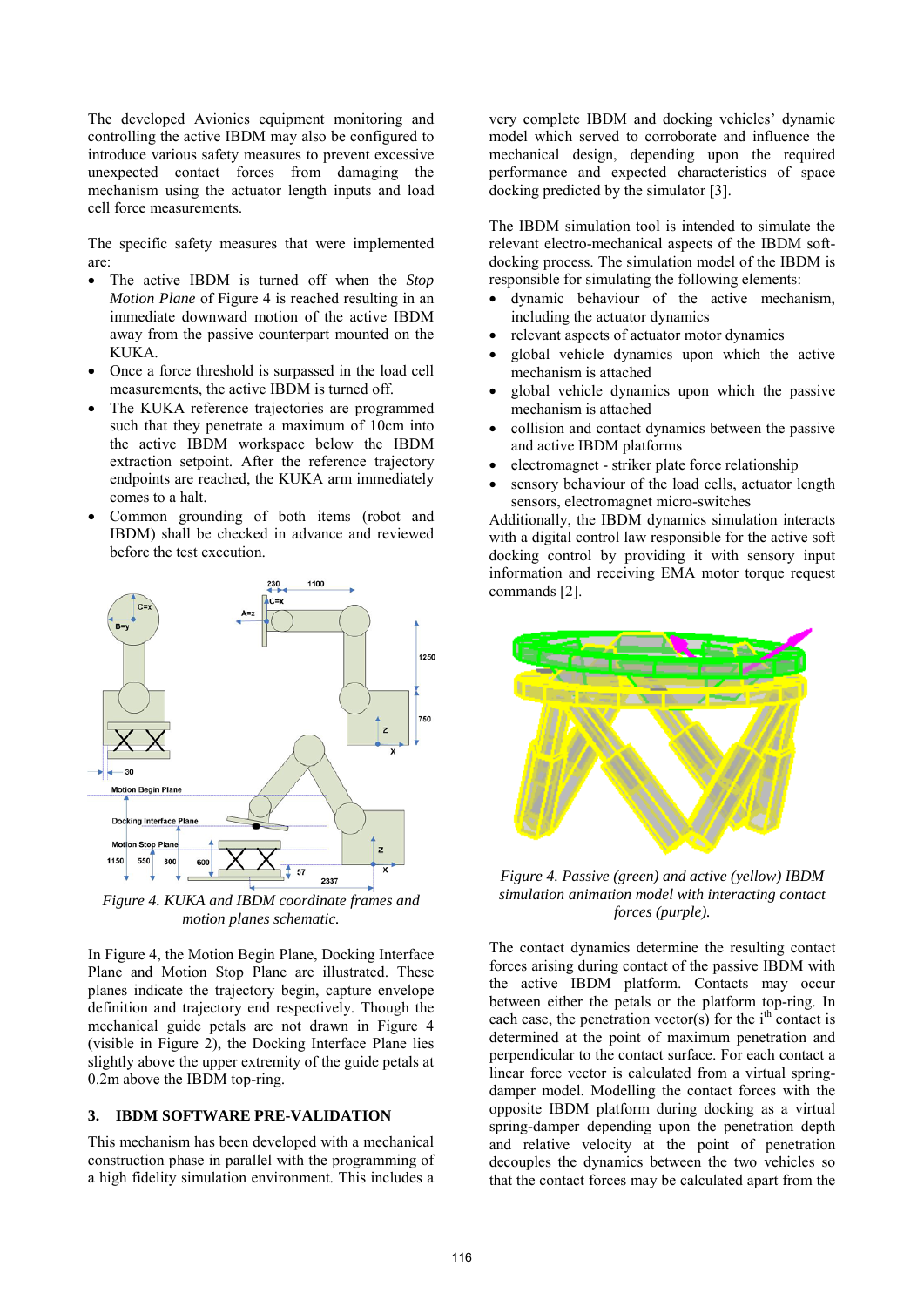forward dynamics calculations and then introduced in each dynamic system as an external force.

The test cases described in the previous section were first simulated in the simulation environment. This step was important in order to obtain a prediction for the experienced contact forces, IBDM motion and capture performance.

The simulated test case results are displayed below for test case 5 in Figures 5-6. The simulated load cell forces serve as a preliminary measure to ensure that the mechanical limits shall not be exceeded. They also serve to define appropriately the implemented safety measures in the avionics equipment controlling the mechanism which abort the validation contact test when the load cell forces exceed the designated limits.



*Figure 5. Simulated load cell forces during contact for Test Case 5.*



*Figure 6. Simulated contact force vector during contact for Test Case 5.*

The black vertical lines in Figures  $5 \& 6$  indicate when the Capture phase has completed with a p erfect alignment which may be measured by the triggering of contact switches located at each of the three electromagnets on the active top-ring surface. The contact force wrench in top-ring coordinates is obtained via a co nfiguration-independent Jacobian

transformation. In Figure 6, one may see that the primary experienced contact force is the vertical linear force shortly before and after capture.

#### **4. IBDM HARDWARE VALIDATION**

In a collaborative effort with GMV, a KUKA KR 150- 2 robot within the Madrid INTA (Instituto Nacional de Técnica Aerospacial) installations has been programmed to reproduce the test reference trajectories representative of a 21 ton ATV vehicle as commented in Section 2. Attached to its tool interface is a passive rigid IBDM docking interface. In front of the KUKA robot, the IBDM is mounted horizontally on the ground. See Figure 12.

An avionics electronics platform was developed for controlling and sensing the movement of the IBDM Stewart platform mechanical configuration and experienced contact forces during the docking process. This avionics was also validated with a simulation-inthe-loop setup using dSpace real-time hardware running the simulation environment.

As reported in Section 2 in test category 1, the reference test trajectories implemented on the KUKA robot confirmed the robot's capability to perform the constant velocity trajectories with only negligible error. The subsequent tests performed in test category 2 also permitted a c haracterization of the compliance level expected by the KUKA tool tip when subject to the level of collision forces to be experienced during a docking experiment.



*Figure 7. Sample test case of KUKA trajectory tracking while experiencing a force disturbance.*

Figure 7 di splays the position tracking error when a force perturbation is introduced during the tracking of the fourth reference trajectory with an additional 5kg constant force disturbance bias being introduced as well. The tracking error of 0.06mm attributable to the force perturbation indicates an inherent compliance in the KUKA approximately equivalent to that present in the active IBDM of about 600N/mm. This value validates the predicted contact forces from simulation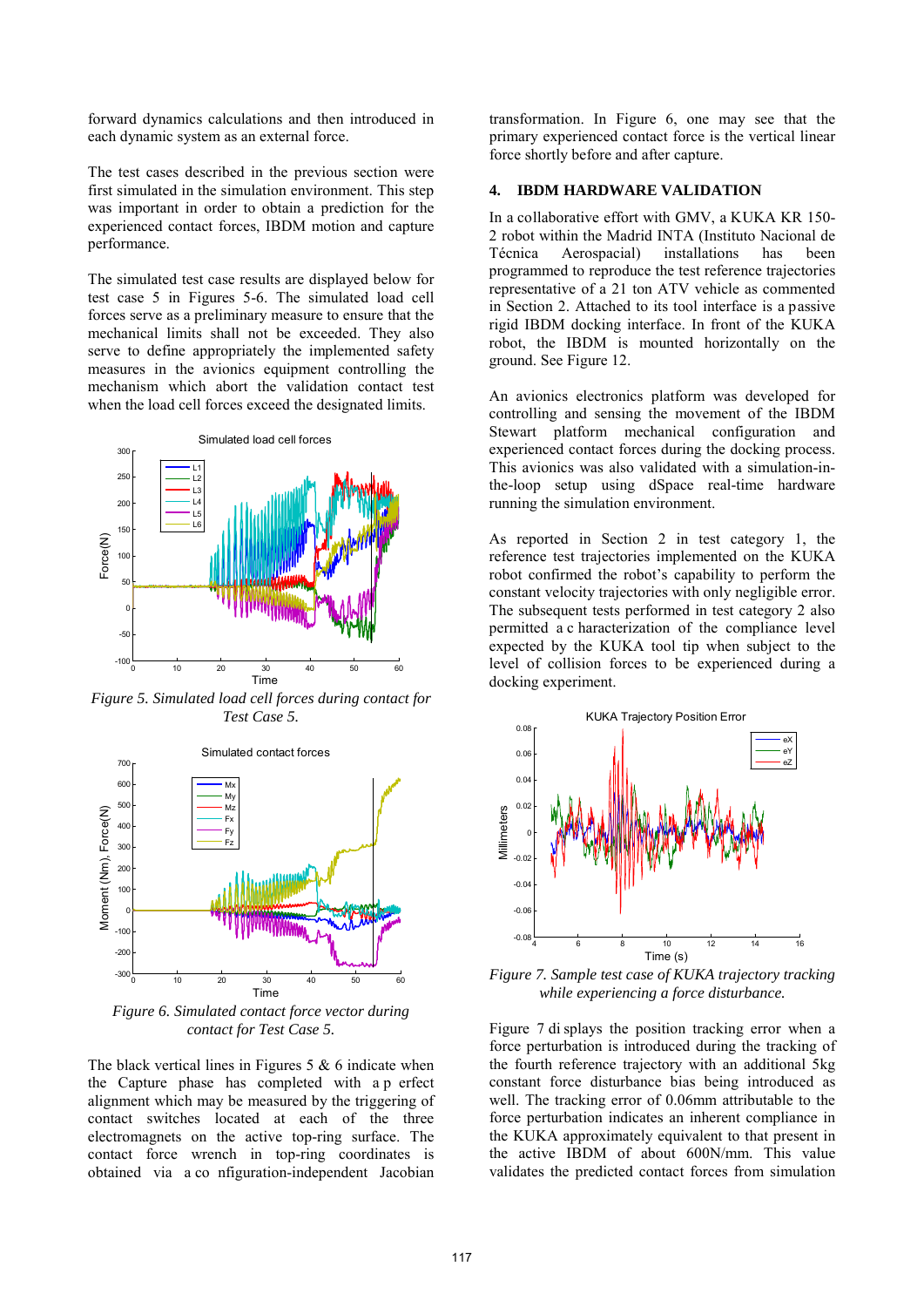without the need for adjustments neither in the predictions nor in the active IBDM control.

The trajectories were then repeated with the IBDM in the trajectory's path. Several safety measures were introduced to prevent damage to the mechanism such as defining the KUKA trajectory endpoint at a maximum of 10cm below the nominal active top-ring level. In addition, in the event of the sensed contact forces were to exceed a set limit within the load cells, the IBDM aborts the capture process. This value was first set to 390N, and then scaled up to 547N, 612N and 684N upon necessity for the more demanding trajectories and upon validating the alignment of the measured forces with the predicted forces.



*Figure 8. Measured load cell forces from test trajectory 5.*



*Figure 9. Contact force wrench from test trajectory 5.*

Figures 8 and 9 illustrate the measured contact forces from a sample test trajectory which may be compared with Figures 5 and 6. A high-level of correlation between them is apparent demonstrating the utility of the simulation environment to predict the contact forces. The variables demonstrate a strong correlation between each other. One must take into consideration that the irregular contact geometry makes it very difficult to synchronize perfectly both movements. Most importantly, one may see that the overall

tendencies and magnitudes of the forces are very similar.

The IBDM accomplished finally many difficult capture manoeuvres within its 'capture' envelope. The test results from the most difficult test achieving capture (full alignment with contact switches depressed between opposing rings) are shown in Figures 10 and 11. The trajectory is characterized by near extreme kinematic configuration errors and an approach velocity of 7.5cm/s of the passive IBDM.



*Figure 10. Measured load cell forces from test trajectory 5.*



*trajectory 5.*

These tests have served to gain much insight into the connection between the dynamic behaviour and the active control strategy necessary for successful space docking.

First, they have demonstrated the utility of a high fidelity simulation to predict in advance the expected mechanical conditions of real hardware experiments. In fact, such experiments were only planned due to the availability of such predictions which indicated that they would provide useful data. Second, with a rather simple and straightforward test facility configuration, in comparison with other space vehicle test sites, very representative and valuable was gathered for the development of this mechanism.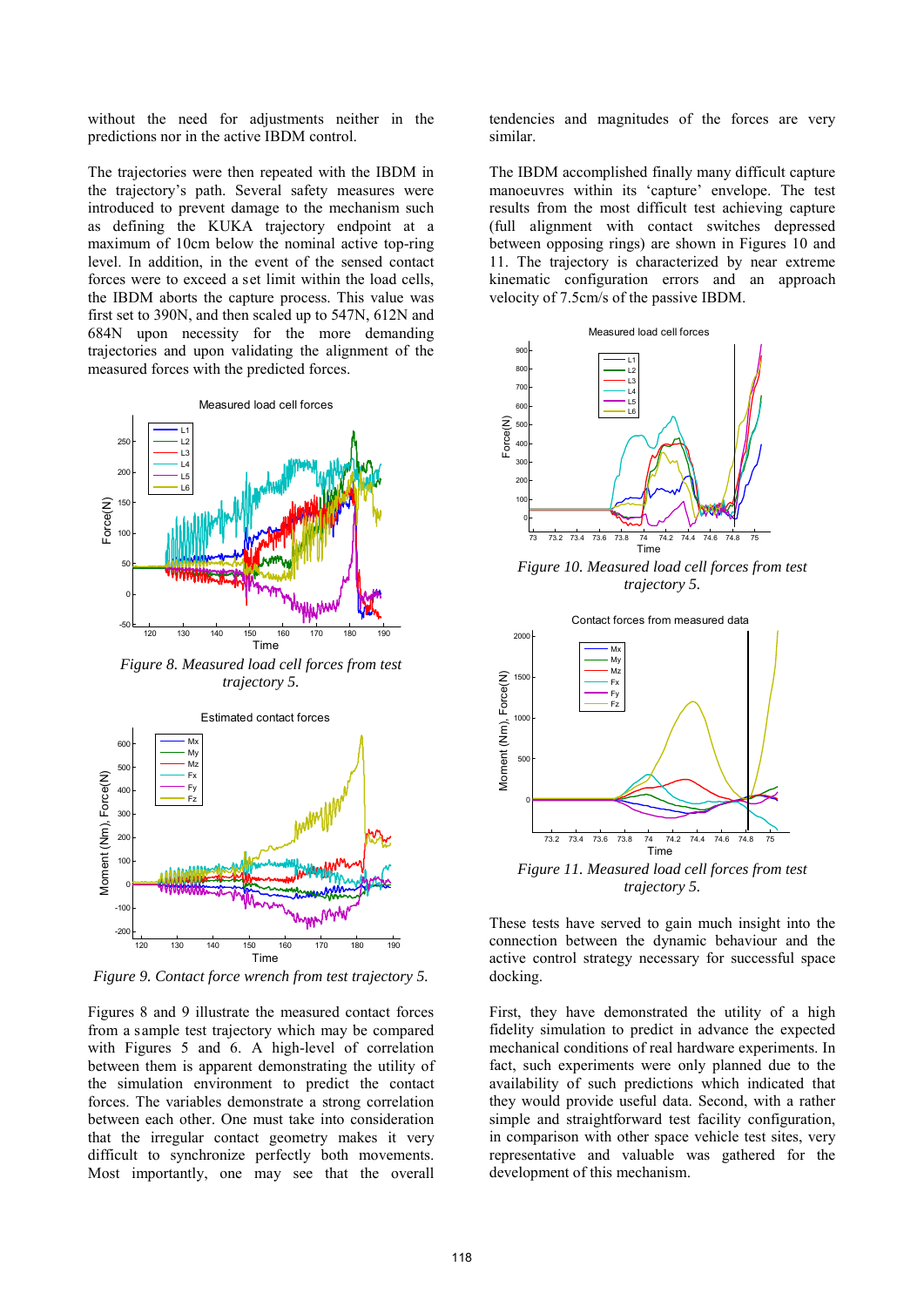

*Figure 12. Validation test facilities in INTA, Madrid, Spain*

The ability to achieve capture under extreme kinematic configuration errors and moderate approach velocities exceeded the validation expectations for the initial tests of the first developed prototype. Nevertheless, the tests have also served to identify points which may be improved upon in successive designs.

# **5. IBDM MECHANICAL REDESIGN**

In spite of the relatively good observed performance observed during the contact tests reported here, the high correlation of measured contact forces with simulated results confirm the difficulties that this mechanism has in achieving capture with a wider range of docking vehicle masses and approach velocities. Recall that this mechanism is intended to serve as a universal docking platform for the spectrum of different space missions that are being planned. The relative contact dynamics, however, may have quite different characteristics with an order magnitude difference in vehicle mass. It has been recognized that precisely with light docking vehicles, the capture process becomes extremely difficult due to high system rigidity and actuator friction.

The high system rigidity make the system little robust to sudden impact forces and very difficult to control when regulating contact forces in the capture phase. These impact forces may grow to be very large as the

controller cannot react sufficiently fast to counteract them. Consequently, the IBDM system is pushed away slightly until another impact occurs. This process is repeated over and over again many times until either an alignment is successful and capture occurs or a rebound takes place. As each impact translates into a sudden loss of relative velocity between the two vehicles, there is very little margin for controlling with respect to the impact forces in order to align the docking platforms before the entire relative kinetic energy has been consumed. This deficiency is predicted to be most acute when docking lighter spacecraft with less inherent kinetic energy.

The second major difficulty is the high level of actuator friction. Since the maximum deliverable actuator force of 650N is scaled such that docking may be performed with the 20 ton ATV spacecraft, large transmission ratios are necessary in the actuator produce these forces. Consequently, large static and dynamic friction levels are present which the actuator must overcome. A precise estimation of the friction forces is necessary in order to compensate them correctly since the actuator must be able to deliver actuator output forces sufficiently accurate in almost the complete force range up until its maximum value. The IBDM must perform force control for docking as a 20ton spacecraft as well as positioning an unloaded 30kg table.